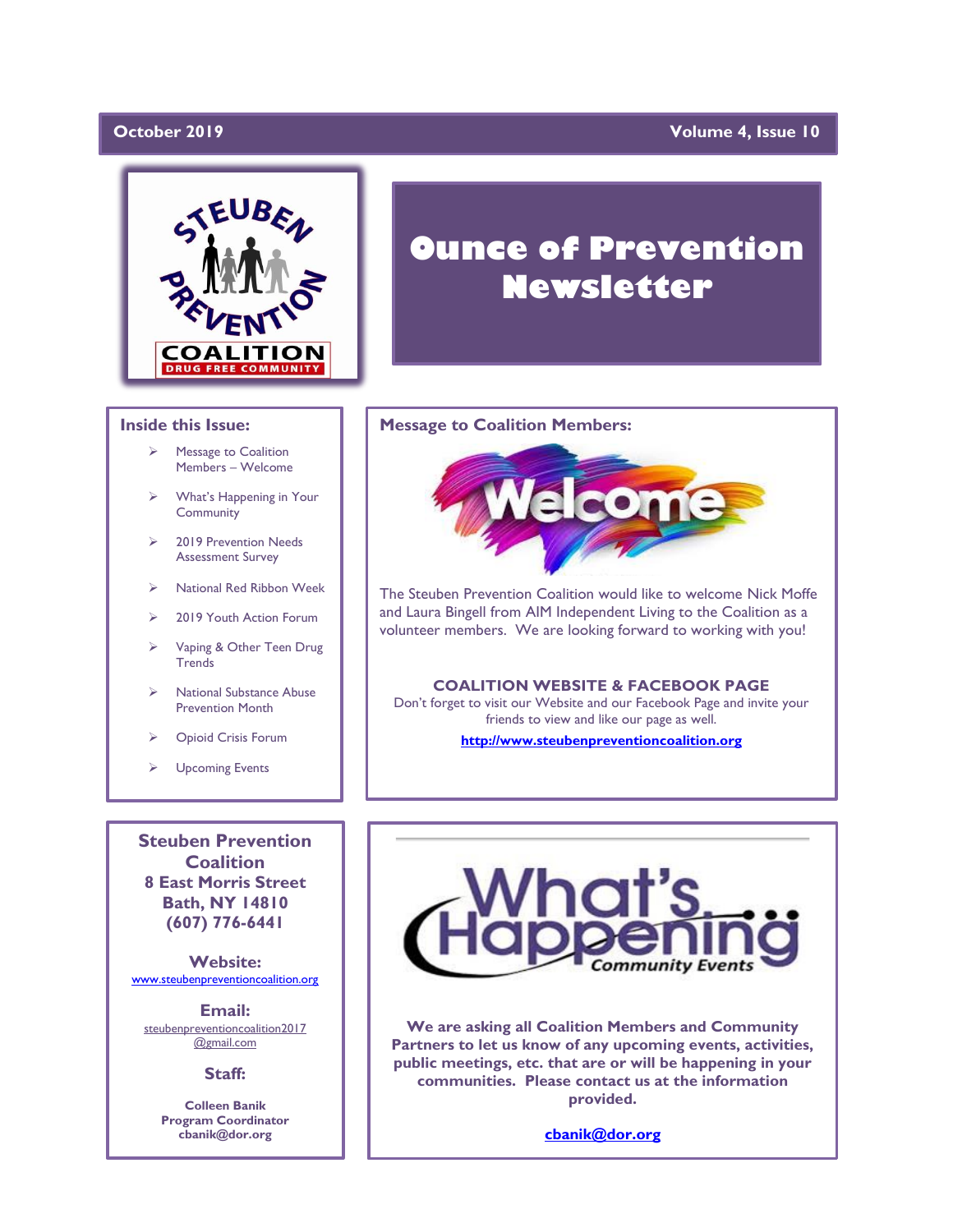### **October 2019 Page 2 Volume 4, Issue 10**

# **2019 Prevention Needs Assessment Survey**

The Steuben Prevention Coalition will be administering the 2019 Prevention Needs Assessment Survey in Steuben County with a 100% participation rate in all 13 school districts during the week of October 21st  $-$  October 25<sup>th</sup>.

This survey is designed to measure the need for prevention services among youth in the areas of substance abuse, delinquency, antisocial behavior, violence, mental health, eating disorders and sexuality. The information the students provide can help us all take steps to reduce and prevent these problems in our county.



**National Red Wibbon Week**

**October 23rd – October 31st**



## **2019 Youth Action Forum**

On September 24th the Steuben Prevention Coalition together with Bath-Haverling School District, The Main Place of Hornell, Steuben County Youth Bureau, the Oliver Estate, Serve U Credit Union and the Character Education Fund sponsored the 5<sup>th</sup> Annual Youth Action Forum – Student Leaders Initiating Change for Healthy & Positive Schools and Communities.

This year's forum was attended by ten school districts in Steuben County including Addison, Avoca, Bath-Haverling, Bradford, Campbell-Savona, Canisteo-Greenwood, Corning-Painted Post, Jasper-Troupsburg, Prattsburgh and Wayland-Cohocton with a total of 89 students participating.

The purpose of our Youth Action Forum is to empower our young people to "BE THE CHANGE", give students a voice to be heard among peers and within the community and to develop skills necessary to nurture abilities in themselves and others in order to make an impact at school or in the larger community. In addition, our students were coached on how to network with other students and leaders to identify available resources and practices that would aid in bringing about that change.

These areas of focus were addressed by Key Note Speaker, Aric Jackson of Generation Leadership who is preparing the next generation to live well and lead boldly. Mr. Jackson's mission is to teach, inspire and encourage all those who hear him and to take the challenge of helping other pursue their goals and dreams.







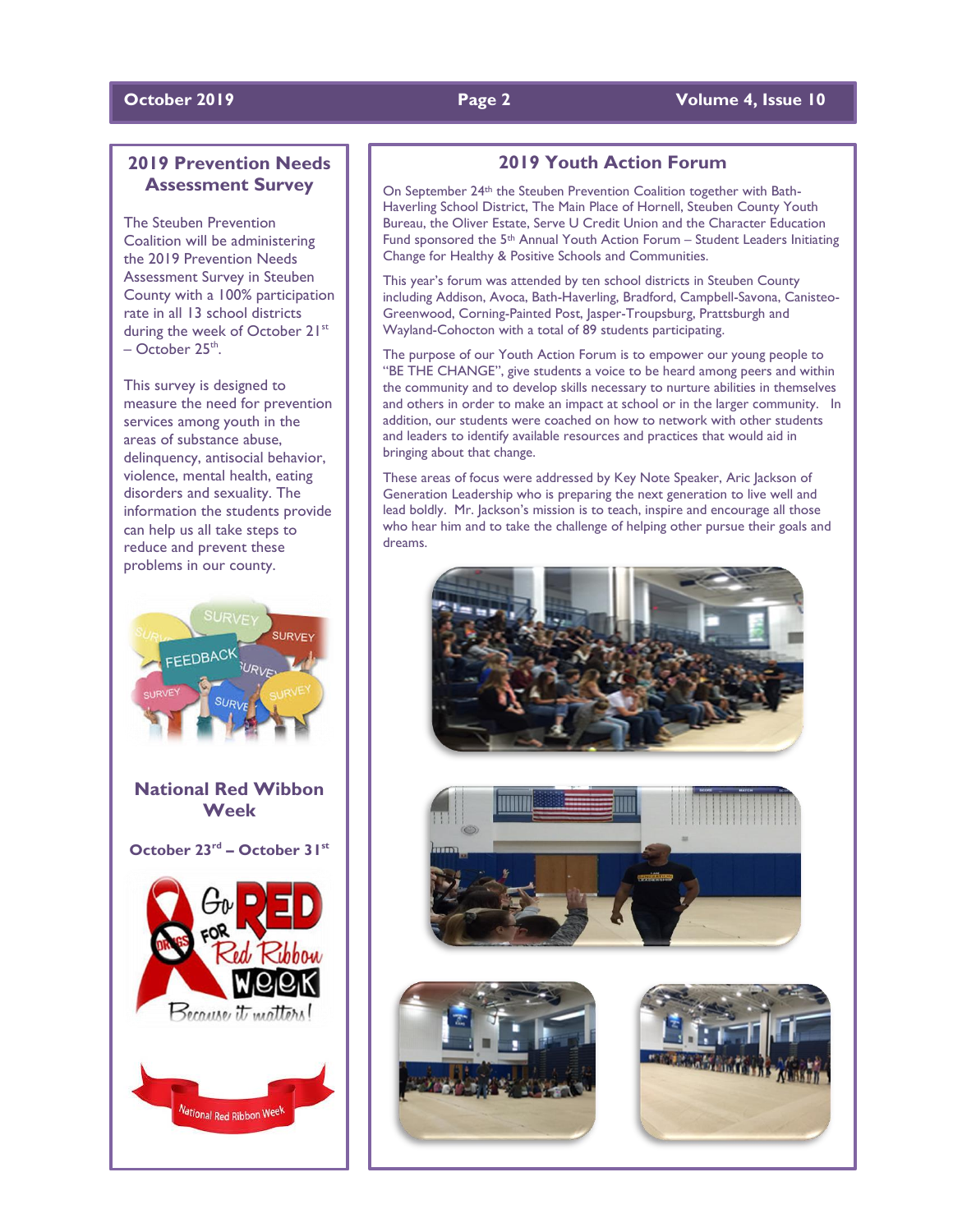## **October 2019 Page 3** Volume 4, Issue 10

# **Vaping and Other Teen Drug Trends**



Vaping and Other Teen Drug Trends – Presented by Michael DeLeon from Steered Straight, Inc.

| Date:     | November 20, 2019                                      |
|-----------|--------------------------------------------------------|
| Time:     | $1:00 - 2:30$ p.m.                                     |
| Location: | <b>Bath-Haverling High</b><br><b>School Auditorium</b> |
| Cost:     | \$25 per person                                        |

Alfred State College's Center for Community Education and Training, the Steuben Prevention Coalition and Bath-Haverling High School have teamed up to bring the "Steered Straight" program to the Southern Tier! We are in one of the worst public social health crisis' America has ever seen with vaping/JUULing and marijuana legalization. This presentation will tell us what educators and parents need to know about these new trends. The threats to youth have changed, and the terminology you thought you understood needs new understanding. What are the conversations you need to have with your students or children? Where does connection fit in with this digital world?

You can email ccet@alfredstate.edu to register or use the following link to register online:

[https://banner.alfredstate.edu/pls/prod/zwsk](https://banner.alfredstate.edu/pls/prod/zwskcenc.P_SelectCourse) [cenc.P\\_SelectCourse](https://banner.alfredstate.edu/pls/prod/zwskcenc.P_SelectCourse)



# **Presidential Proclamation on National Substance Abuse Prevention Month**

**DFC Me – ONDCP** *October 3, 2019*

This week President Trump issued a proclamation designating October as National Substance Abuse Prevention Month.

In the proclamation, the President highlights several areas where progress is being made to ensure the health and safety of all Americans.

As the Assistant Director of the Office of Drug-Free Communities, I am pleased that President Trump highlights the success of the DFC program in his proclamation. This would not be possible without the hard work and dedication you and your coalitions exhibit every day in your communities.

As stated in the 2018 National Evaluation End-of-Year Report, the DFC program continues to see reductions in past 30-day use of alcohol, tobacco, marijuana, and prescription drugs among youth since the program's inception. This data demonstrates an encouraging trend in the DFC program's effectiveness in preventing youth substance use, which is due to the efforts of DFC communities across the country.

Thank you for the important work you are doing in your local communities to prevent youth substance use.

I urge you to share the President's proclamation that recognizes October as National Substance Abuse Prevention Month.

You can view the entire proclamation [here](http://r20.rs6.net/tn.jsp?f=001PUPeqBczfl7IGnuEsBj4JVtrfCEqiCC_Rn_Jq1v_6rZZ8RWOIgqYm4C0Uf-xa8kvtSDrrMitJ2txDprfWumf8g2BlBIgNzqUABxT1uoQMoqA4ZM7WWofco_ngHyuTViEjzAzqq4j3NoCOyQkjCzeu8W42KwvHDrG4x5V6wxUt4J0bjrQ150VgR5aXDFtY2aVKY3wVJJXqqAR4fRBClnepcju3xgPTrvPKgTI9iZn0bvcCt8wKU7q4Kw0W5KqqnqEu64IBo0pEQ-MwpfX21nmfAoXXpqlzBb9Gt1dn53CvCVVTzx-H_2LaA==&c=rVNRnBypEb5YwISJz_NODFpvsiWjP-08-nY8Lb7fCBveeH4-JuOoJQ==&ch=hGiV1Rja9C_aVFW5DN7rwA6US7GR-7GV42glmzYFKHKvavPmqLsiUw==).

[https://www.whitehouse.gov/presidential-actions/presidential](https://www.whitehouse.gov/presidential-actions/presidential-proclamation-national-substance-abuse-prevention-month-2019/)[proclamation-national-substance-abuse-prevention-month-2019/](https://www.whitehouse.gov/presidential-actions/presidential-proclamation-national-substance-abuse-prevention-month-2019/)

# **October Is National Substance Abuse Prevention Month**

Early intervention and education work.